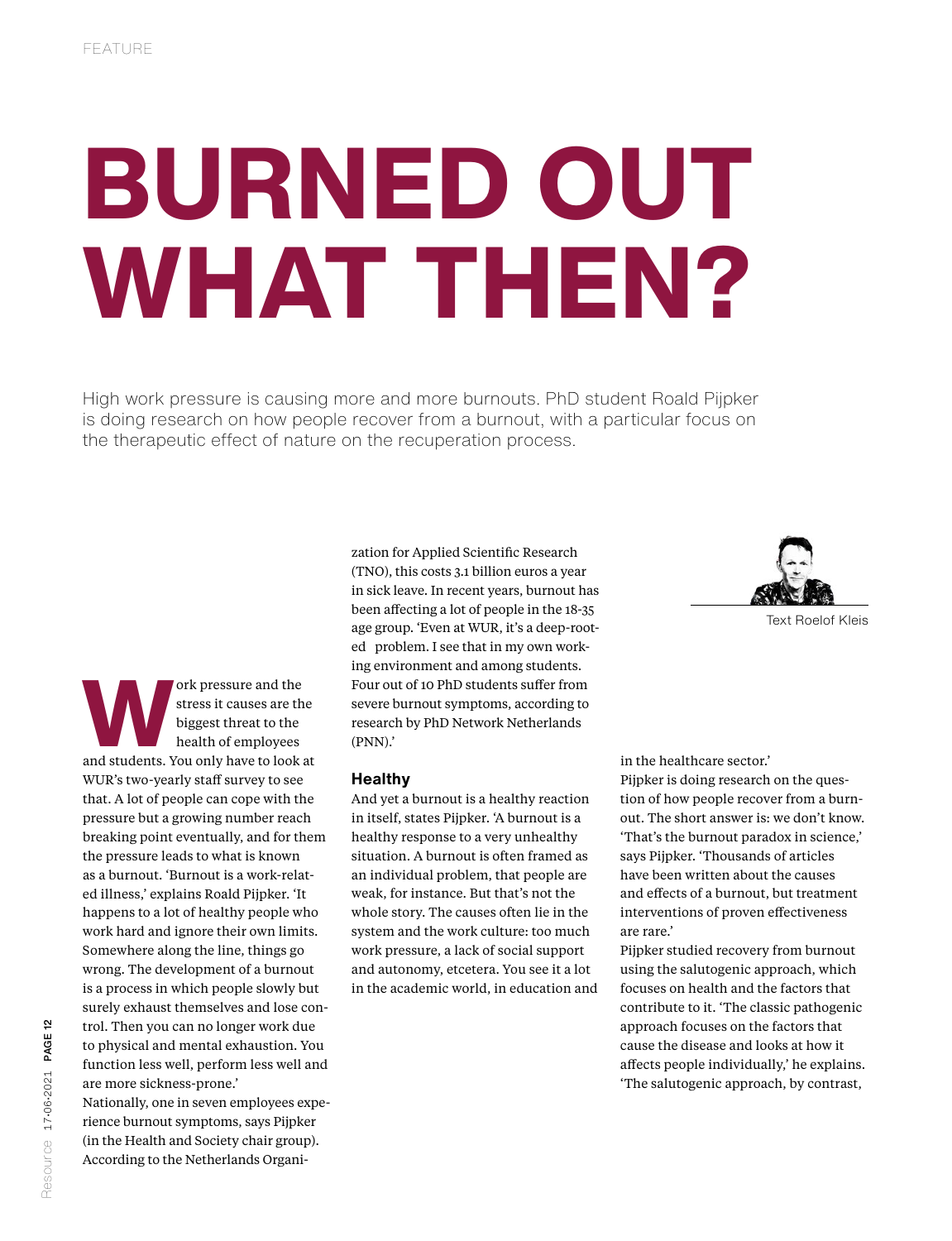

Thousands of articles have been written about the causes and effects of a burnout, but proven interventions are rare. Illustration Studio Geniek

looks at what people can do well, their capacities and the resources around them that make it possible for them to participate in a meaningful and sustainable fashion.'

A broken leg heals again, but that is not true of all illnesses. Pijpker: 'But you can learn to live with them by focusing on the individual's strengths rather than on their symptoms. That is what salutogenesis does. It concentrates on people's resilience in the face of everyday challenges and important life events. In this case, a burnout.

Salutogenesis does not replace the medical system but complements it.'

### **Nature as a therapy space**

On the basis of extensive in-depth interviews, Pijpker has distinguished four phases in recovery from burnout. Recovery starts with taking a rest and accepting the situation as it is. Then comes understanding how it could have come to this. Pijpker: 'This is where



## 'A BURNOUT IS A HEALTHY RESPONSE TO A VERY UNHEALTHY SITUATION'